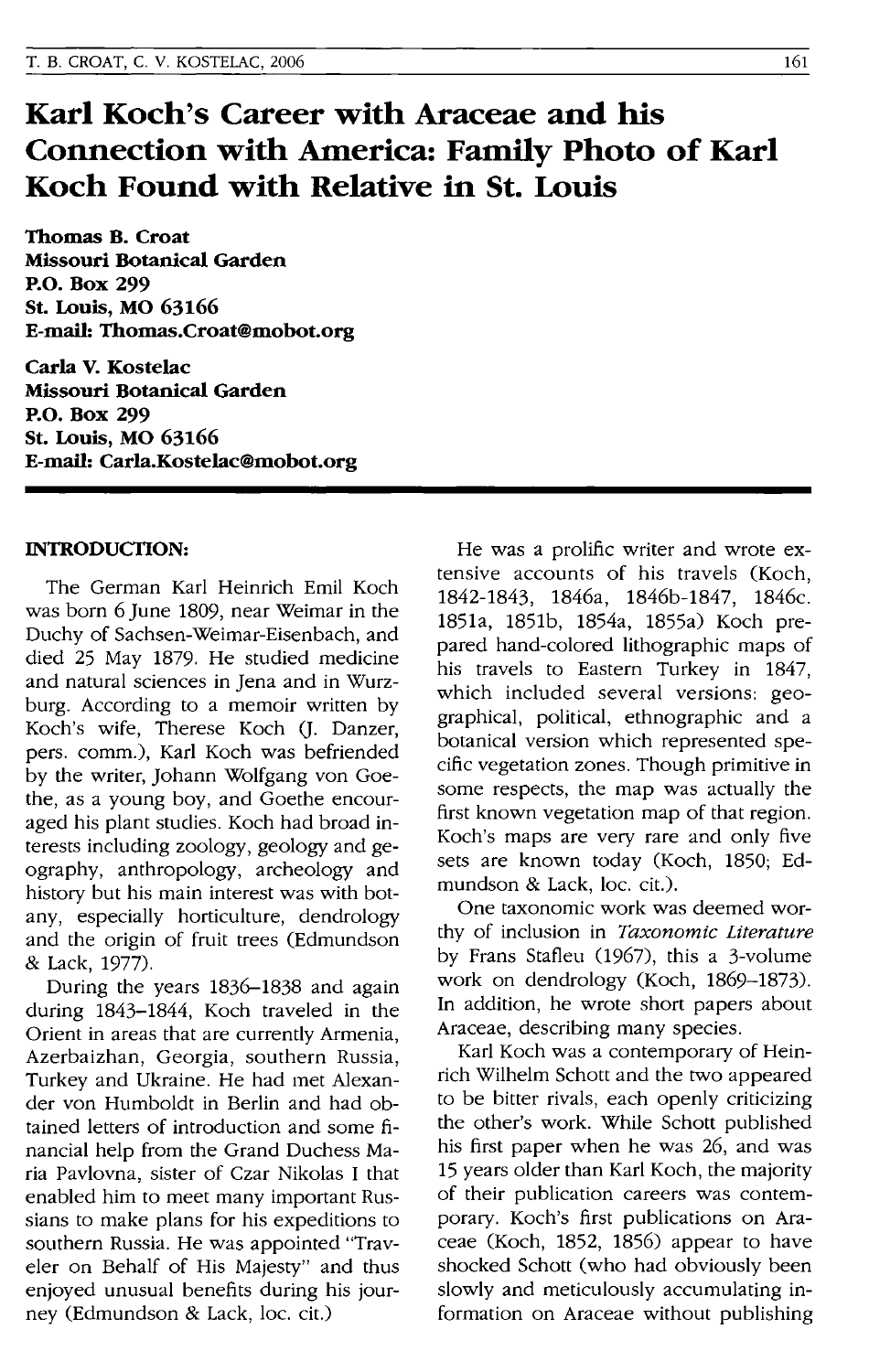

Back row (left to right): son Carl Ludwig Constantin Koch (1839), wife Therese Auguste Weichardt Koch (1818), son Hugo August Emil Koch [Jinny Danzer's grandfather] (1840), daughter Therese Marie Adele Koch (1842). Front row (left to right): presumed wife and son of Carl Ludwig Constantin Koch, botanist Karl Heinrich Emil Koch (1809), daughter Anna Helene Cecilie (1845).

it) into publication, and a series of major publications came out in rapid sequence (Schott, 1853-1857, 1858, 1860).

Koch published mostly short articles, sometimes including new species' descriptions, in gardening magazines such as *All*gemeine Gartenzeitung (1857a-1857i, 1858a, 1858b) and *Wochenschrift für Gärtnerei u nd Pflanzenkunde* (1859, 1861, 1868; Koch & Veitch, 1863). Other new species were described in the seed lists of the Berlin Botanical Garden (Koch, 1853, 1854, 1855b). Many of Koch's descriptions were based on cultivated plant material, often of unknown origin. Koch's herbarium was acquired by the Berlin Herbarium (B) in 1913 and was evacuated during the war, so it is still extant, but the collection does not contain all of Koch's original collection (Stafleu, 1967). Since Koch was one of the earliest aroid taxonomists,

many of his plant names are still valid, but since most of the species he described were based on cultivated specimens, often even juvenile material (and often of unknown origin), typification of the species is frequently difficult. In all, Karl Koch described or recombined 156 taxa (see Appendix).

At age 26 Karl Koch was appointed Professor at the University of Jena and served there from 1836 through 1847 when he moved to Berlin. There he served as a professor at the University of Berlin and the Berlin Agricultural College and an "Adjunct" at the Royal Botanic Garden in Berlin and also served as Interim Director of the Royal Botanic Garden during the years 1877-1878.

We were prompted to review Karl Koch's career because I met a relative of Koch, living in the St. Louis area. Mrs. Jin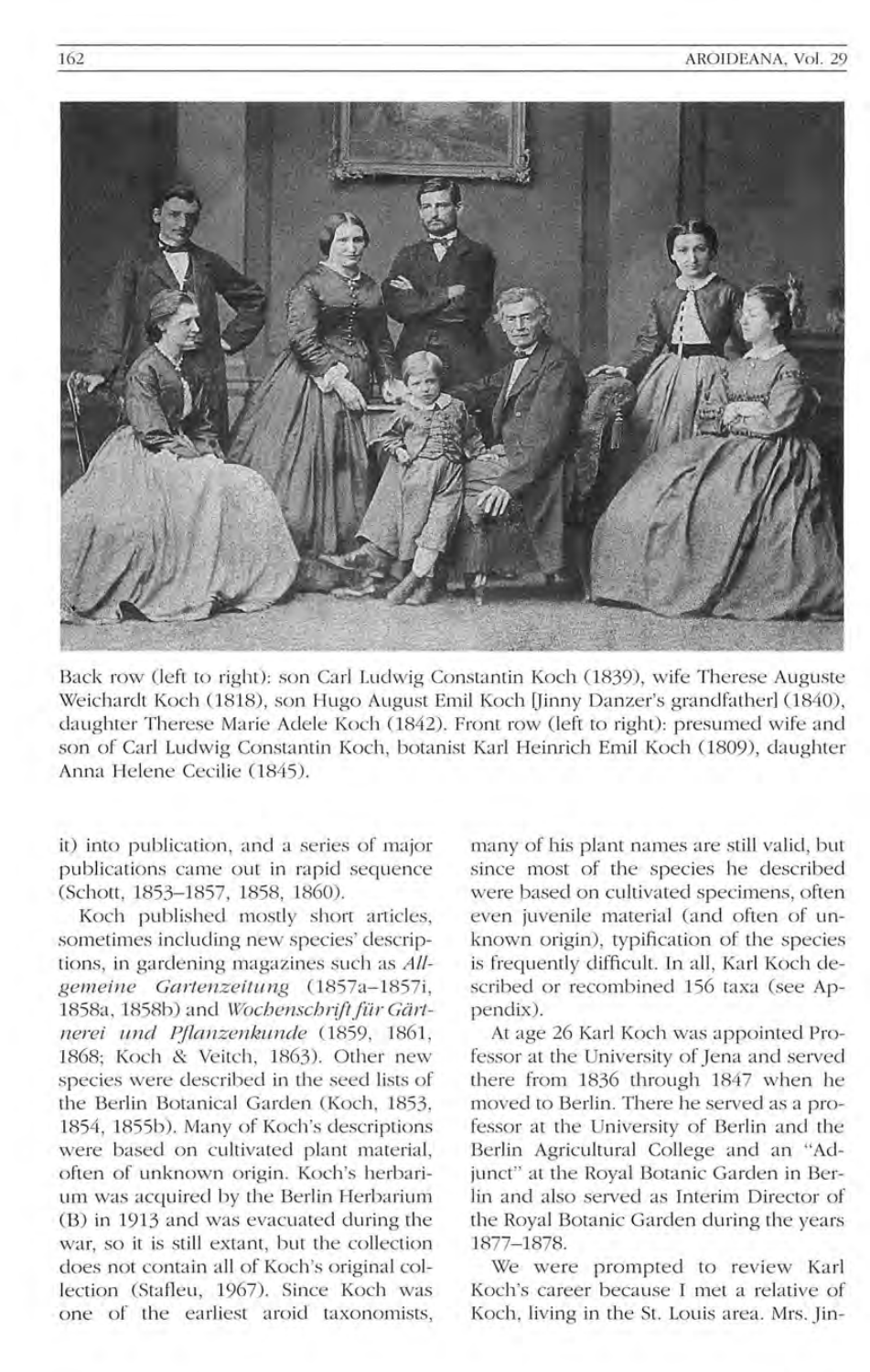ny Danzer, a great-great grand daughter of Karl Koch, contacted the Missouri Botanical Garden inquiring about her great-great grandfather and his botanical career. She was directed to us because of Koch's interest in the Araceae, and came in for an interview. Jinny brought with her the family photo taken about 1862 when Karl Koch was 53 years of age and her grandfather was 22. Her grandfather, Hugo August Emil Koch, immigrated to the United States in 1865, when he was 25 years old, and resided in Columbus, Ohio. In 1867, he married Amalia Becker of Columbus, Ohio. He became an American citizen in 1882. Jinny Danzer and her sister, Elizabeth Kellerman, are the daughters of Ernest Ravenscroft and Mildred Graf Ravenscroft. Mildred, the youngest of four children-her older brothers were Hugo (Dick), Fred and Horace Graf-was the granddaughter of Hugo Koch. Her mother was Louise Koch Graf and her father, Fred Graf, a naturalized citizen from Switzerland and an early city planner for St. Louis. Other surviving great-great grandchildren are Kathryn Morrill and Fred Graf (King Graf deceased).

## **ACKNOWLEDGMENTS**

We should like to thank Mrs. Jinny Danzer for making available the picture of her ancestors, for providing additional information and for editing the manuscript. Thanks also to Lynn Hannon for her help in editing the manuscript and to Dr. H. W. Lack for information about Koch's academic career.

# **BIBLIOGRAPHY OF KARL KOCH**

- Koch, K. 1842-1843. *Reise durch Russland und den kaukasischen Isthmus, in den Jahren* 1836, 1837 *und 1838.*  Vol. 1 (1842); Vol. 2 (1843). Stuttgart & Tübingen.
	- -. 1846a. Beiträge zur Flora des nördlichen Küstenlandes von Kleinasien. *Linnaea* 19(1):1-67 (14-17 1946).

---. 1846b-1847. *Wanderungen im Oriente, wiihrend der Jahre 1843* 

*und* 1844. Vols. 1, 2 (1846) and 3 (1847). Weimar.

- -. 1846c. Noch einige Bemerkungen über die vom Hrn. Dr Thirke an der Nordküste Kleinasiens und am bithynischen Olymp gesammelten Pflanzen. *Linnaea* 19(3): 313-320 (1846).
- ---. 1850. *Karte von dem kaukasischen Isthmus und von Armenien,* 1: 1m. Berlin. (4 sheets in each of 4 editions (political, ethnographical, geological and botanical), with 31 page explanatory leaflet.
- -. 1851a. Beiträge zur Kenntniss der Flora des kaukasischen Isthmus. *Linnaea 24(1):89-98(1851).*
- ---. 1851b. *Die kaukasische Militiirstrasse, der Kuban und die Halbinsel Taman. Erinnerungen aus einer Reise von Tiflis nach der Krim.* Leipzig.
- -. 1852. Einige Worte über Anthur*ium, Philodendron* and *Monstera. Bot. Zeitung (Berlin) 16:273-278.*
- ---. 1853. Araceae, pp. 2-7. *In Index Seminum in horto botanico berolinensi Coluntur, Appendix.* Berlin.
- ---. 1854. Araceae, pp. 6-8. *In Index Seminum in horto botanico berolinense Coluntur, Appendix.* Berlin.
- ---. 1854a. *Die Krim und Odessa.*  Leipzig.
- ---. 1855a. *Die kaudasischen Lander und Armien in Reiseschilderungen.*  Leipzig.
- ---. 1855b. Araceae, pp. 2-8 *In Index Seminum in horto botanico berolinensi Coluntur, Appendix.* Berlin.
	- 1856. Einiges aus der Familie der Aroideen. *Bonplandia 4:3-12.*
- -. 1857a. Der Rachenblüthige und frühzeitige Flecken-Aron, Arisaema *ringens* Schott (Sieboldii de Vr.) und *praecox. Allg. Gartenzeitung 11:85-* 87.
- ---. 1857b. Die Kolokasien und Xanthosomen. *AUg. Gartenzeitung* 25: 19- 21.
- ---. 1857c-1857e. Neues Aronpflanzen oder Aroideen. *AUg. Gartenzeitung* 25:134-136, 172-175, 189-192.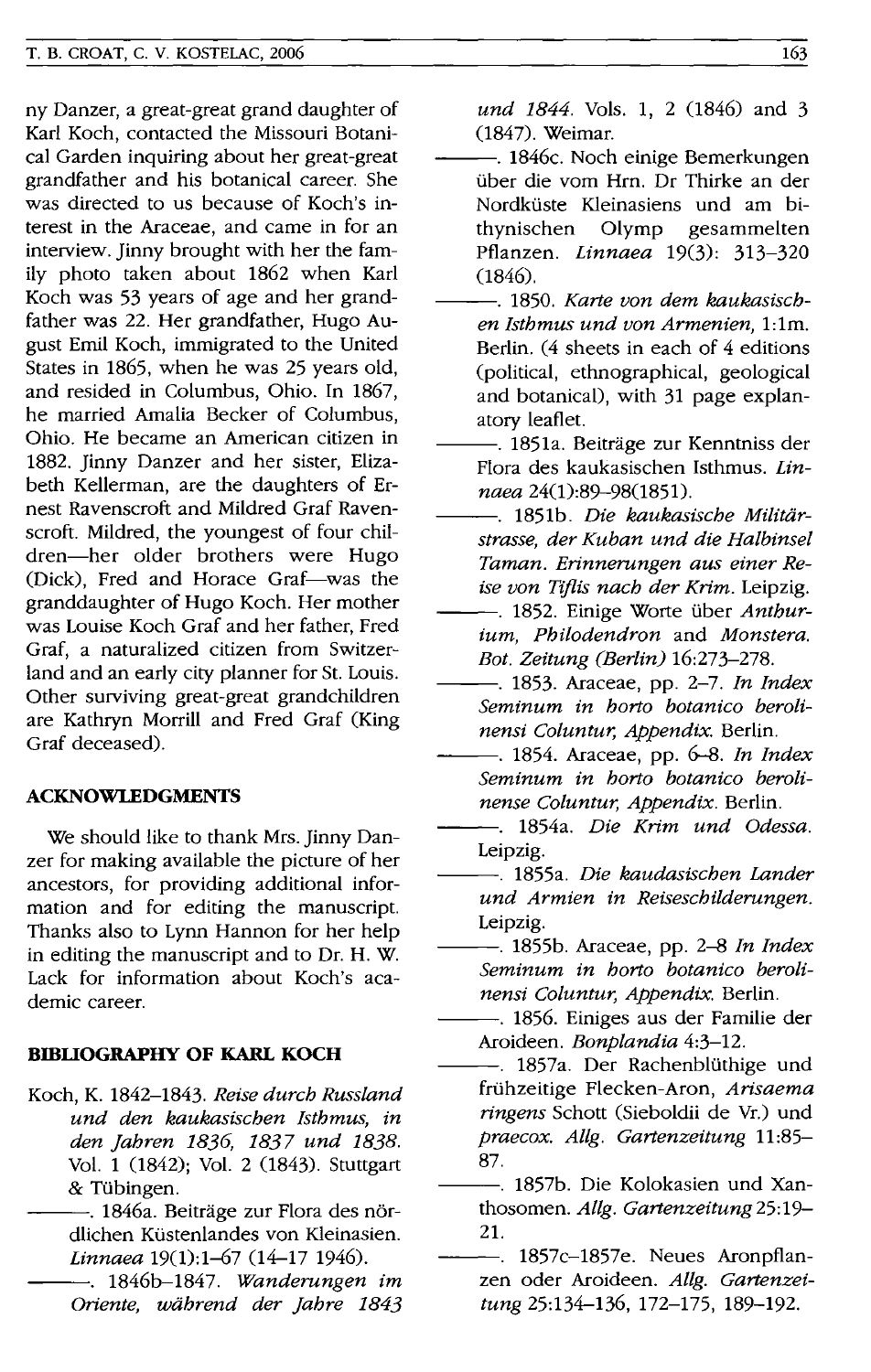- ---. 1857f. *Monstera lennea* C. Koch. *Allg. Gartenzeitung 28:217-222.*
- -----. 1857g. Neue Arons Pflanzen oder Aroideen. *AUg. Gartenzeitung 30:*  233-235.
	- ---. 1857h. *Monstera lennea* C. Koch. *Allg. Gartenzeitung 30:243-245.*
	- -- 1857i. Xanthosoma pilosum K. Koch. *AUg. Gartenzeitung 30:272.*
- ---. 1858a. *Alocasia metallica* Schott. *Allg. Gartenzeitung 48:377-379.* 
	- ---. 1858b. *Monstera pertusa* de Vr. *Allg. Gartenzeitung 51:401-403.*
- ---. 1859. *Dracontium asperum* C. Koch, eine neue Drachenpflanze aus Suriname. *Wochenschr. Gdrtnerei Pjlanzenk. 33:257-259.* 
	- ---. 1861. Die beiden *Alocasia* mit Metalfarbung. *Wochenschr. Gdrtnerei Pjlanzenk.4:140-14l.*
- 1868. Zwei neue Anthurien. *Wochenschr. Gdrtnerei Pjlanzenk.*  35:273-277.
- ---. 1869. *Dendrologie I.* 1869, Erlangen.
- ---. 1872. *Dendrologie II.* 1872, Erlangen.
- ---. 1873. *Dendrologie III.* 1873, Erlangen.
	- ---& J. Veitch. 1863. *Alocasia zebrina*  K. Koch et Veitch und ihre Verwandten. *Wochenschr. Gdrtnerei Pjlanzenk. :329-331.*

#### **OTHER UTERATURE CITED**

- Edmondson, J. R. & H. W. Lack. 1977. The Turkish and Caucasian Collections of C. Koch I: Turkey. Notes *Roy. Bot. Gard. Edinburgh. 35(3):321-344.*
- Horner, J. B. 1855. *Hausbibliothek Jilr Ldnder-und V6lkerkunde* vol. 3. Translated as: *The Crimea and Odessa: journal oj a tour, with an account oj the climate and vegetation,* by]. B. Horner. London (1855).
- Schott, H. W. 1853-1857. *Aroideae. TYPis Caroli Gerold et Filiivindobona,* 6 fascicles. Vienna.
	- ---. 1858. *Genera Aroidearum Exposita.* Holzel, Vienna.
	- ---. 1860. *Prodromus systematis Aro-*

*idearum.* Typis Congregationis Mechitharisticae, Vienna.

Stafleu, F. 1967. Taxonomic Literature. *Regnum Veg.* Vol. 52.

## **APPENDIX**

# **list of species and new combinations of Araceae by Karl Koch**

*Alocasia argyroneura* K. Koch *Alocasia cuprea* K. Koch *Alocasia erytbraea* K. Koch *Alocasia beteroneura* K. Koch *Alocasia navicularis* K. Koch & C.D. Bouche *Alocasia odora* CRoxb.) K. Koch *Alocasia pallida* K. Koch & C.D. Bouche *Alocasia undipes* K. Koch & C.D. Bouche *Alocasia variegata* K. Koch & C.D. Bouche *Alocasia zebrina* K. Koch & Veitch *Amorpbopballus konjac* K. Koch *Antburium augustinum* K. Koch & Lauche *Antburium boucbeanum* K. Koch *Antburium bracbyspatbum* K. Koch & C.D. Bouche *Antburium cardiopbyllum* K. Koch & Augustin *Antburium cordatum* K. Koch & Sello *Antburium costa tum* K. Koch & C.D. Bouche *Antburium cymatopbyllum* K. Koch & Sello *Antburium elatum* K. Koch & C.D. Bouche *Antburium ellipticum* K. Koch & C.D. Bouche *Antburium fissum* K. Koch *Antburium galeottianum* K. Koch *Antburium galeottii* K. Koch *Antburium laciniatum* K. Koch *Antburium laucbeanum* K. Koch *Antburium lindenianum* K. Koch & Augustin *Antburium martianum* K. Koch & Kolb *Antburium miquelianum* K. Koch & Augustin *Antburium nympbaeifolium* K. Koch & C.D. Bouche *Antburium ocbrantbum* K. Koch *Antburium polyrrbizum* K. Koch & Augustin *Antburium radicans* K. Koch & Haage *Antburium selloum* K. Koch *Antburium signatum* K. Koch & L. Mathieu *Antburium smilaciforme* K. Koch *Antburium striatum* K. Koch & L. Mathieu *Antburium undulatum* K. Koch & C.D. Bouché

- *Antburium viride* K. Koch & C.D. Bouche
- *Antburium wagenerianum* K. Koch & C.D. Bouche
- *Antburium warscewiczii* K. Koch
- *Arisaema praecox* de Vriese ex K. Koch
- *Arisaema sieboldii* de Vriese ex K. Koch
- *Asterostigma langsdoiffii* K. Koch
- *Biarum constrictum* K. Koch
- *Biarum rbopalospadix* K. Koch